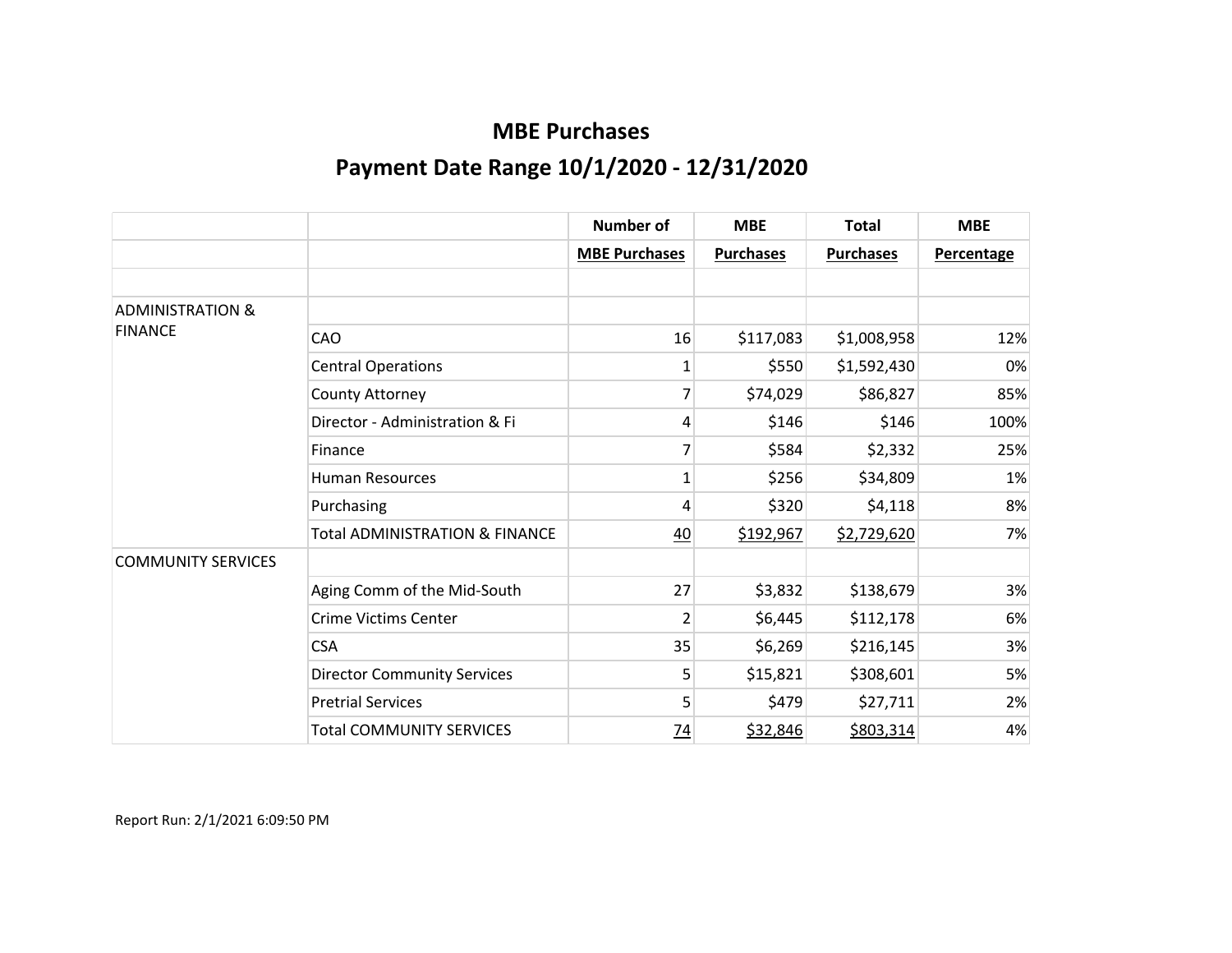| <b>CORRECTIONS</b>        |                                      |                 |                 |             |     |
|---------------------------|--------------------------------------|-----------------|-----------------|-------------|-----|
|                           | <b>Corrections Administration</b>    | 89              | \$52,810        | \$1,165,952 | 5%  |
|                           | <b>Total CORRECTIONS</b>             | 89              | \$52,810        | \$1,165,952 | 5%  |
| <b>EMPLOYEE BENEFITS</b>  |                                      |                 |                 |             |     |
|                           | Employee Health Insurance            | 0               |                 | \$11,700    | 0%  |
|                           | <b>Total EMPLOYEE BENEFITS</b>       | $\underline{0}$ |                 | \$11,700    | 0%  |
| <b>HEALTH SERVICES</b>    |                                      |                 |                 |             |     |
|                           | Admin & Finance - Health Svcs        | 81              | \$55,299        | \$369,326   | 15% |
|                           | <b>Community Health</b>              | 65              | \$11,974        | \$81,032    | 15% |
|                           | <b>Environmental Health Services</b> | 33              | \$2,678         | \$136,692   | 2%  |
|                           | <b>Forensic Services</b>             | 0               |                 | \$20,870    | 0%  |
|                           | Health Planning & Promotion          | 10              | \$370           | \$27,456    | 1%  |
|                           | <b>Inmate Medical Care</b>           | $\overline{2}$  | \$361           | \$43,262    | 1%  |
|                           | <b>Public Health Safety</b>          | 16              | \$1,088         | \$251,482   | 0%  |
|                           | Ryan White                           | 6               | \$141           | \$607,075   | 0%  |
|                           | <b>Total HEALTH SERVICES</b>         | 213             | <u>\$71,910</u> | \$1,537,194 | 5%  |
| <b>INFORMATION</b>        |                                      |                 |                 |             |     |
| <b>TECHNOLOGY SERVICE</b> | <b>Chief Information Officer</b>     | 20              | \$35,015        | \$114,437   | 31% |
|                           | <b>IT Internal Services</b>          | 46              | \$85,630        | \$1,024,853 | 8%  |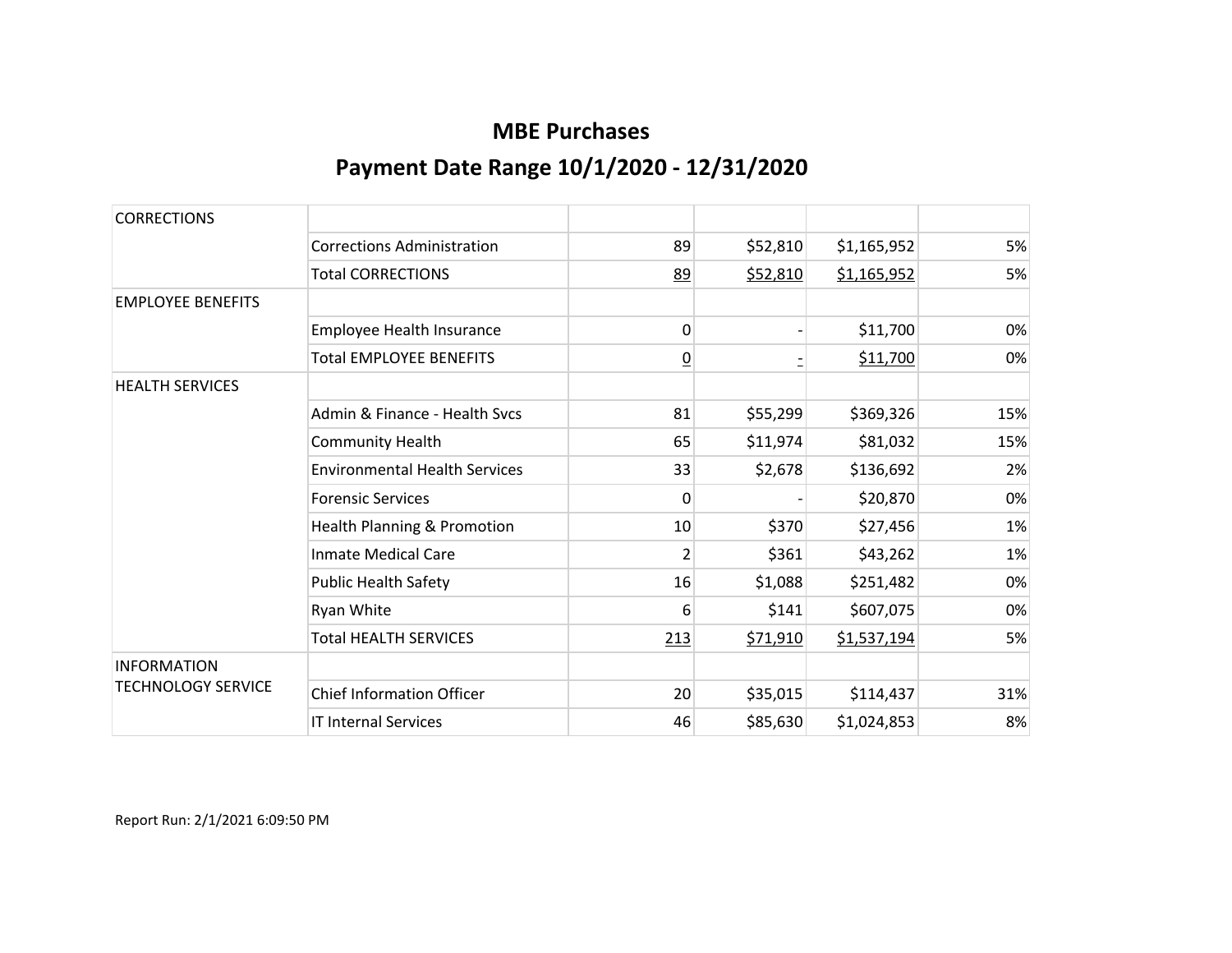| <b>INFORMATION</b><br><b>TECHNOLOGY SERVICE</b> | <b>IT Operations</b>                                  | 27 | \$35,723  | \$976,487   | 4%  |
|-------------------------------------------------|-------------------------------------------------------|----|-----------|-------------|-----|
|                                                 | <b>Total INFORMATION TECHNOLOGY</b><br><b>SERVICE</b> | 93 | \$156,369 | \$2,115,777 | 7%  |
| <b>JAIL DIVISION</b>                            |                                                       |    |           |             |     |
|                                                 | Jail Administration                                   | 40 | \$56,410  | \$247,481   | 23% |
|                                                 | Jail Programs                                         | 4  | \$5,531   | \$1,522,933 | 0%  |
|                                                 | Jail Security                                         | 8  | \$26,443  | \$173,889   | 15% |
|                                                 | <b>Total JAIL DIVISION</b>                            | 52 | \$88,383  | \$1,944,303 | 5%  |
| <b>JUDICIAL</b>                                 |                                                       |    |           |             |     |
|                                                 | <b>Attorney General</b>                               | 0  |           | \$39,342    | 0%  |
|                                                 | <b>Chancery Court</b>                                 | 0  |           | \$1,305     | 0%  |
|                                                 | Circuit Court                                         | 8  | \$399     | \$2,800     | 14% |
|                                                 | <b>Criminal Court</b>                                 | 34 | \$4,128   | \$13,751    | 30% |
|                                                 | Divorce Referee                                       | 2  | \$661     | \$694       | 95% |
|                                                 | <b>General Sessions Court</b>                         | 20 | \$2,450   | \$133,239   | 2%  |
|                                                 | Juvenile Court Clerk                                  | 24 | \$6,149   | \$23,394    | 26% |
|                                                 | Juvenile Court Judge                                  | 48 | \$6,699   | \$85,147    | 8%  |
|                                                 | Probate Court                                         | 5  | \$342     | \$966       | 35% |
|                                                 | Public Defender                                       | 35 | \$8,092   | \$22,943    | 35% |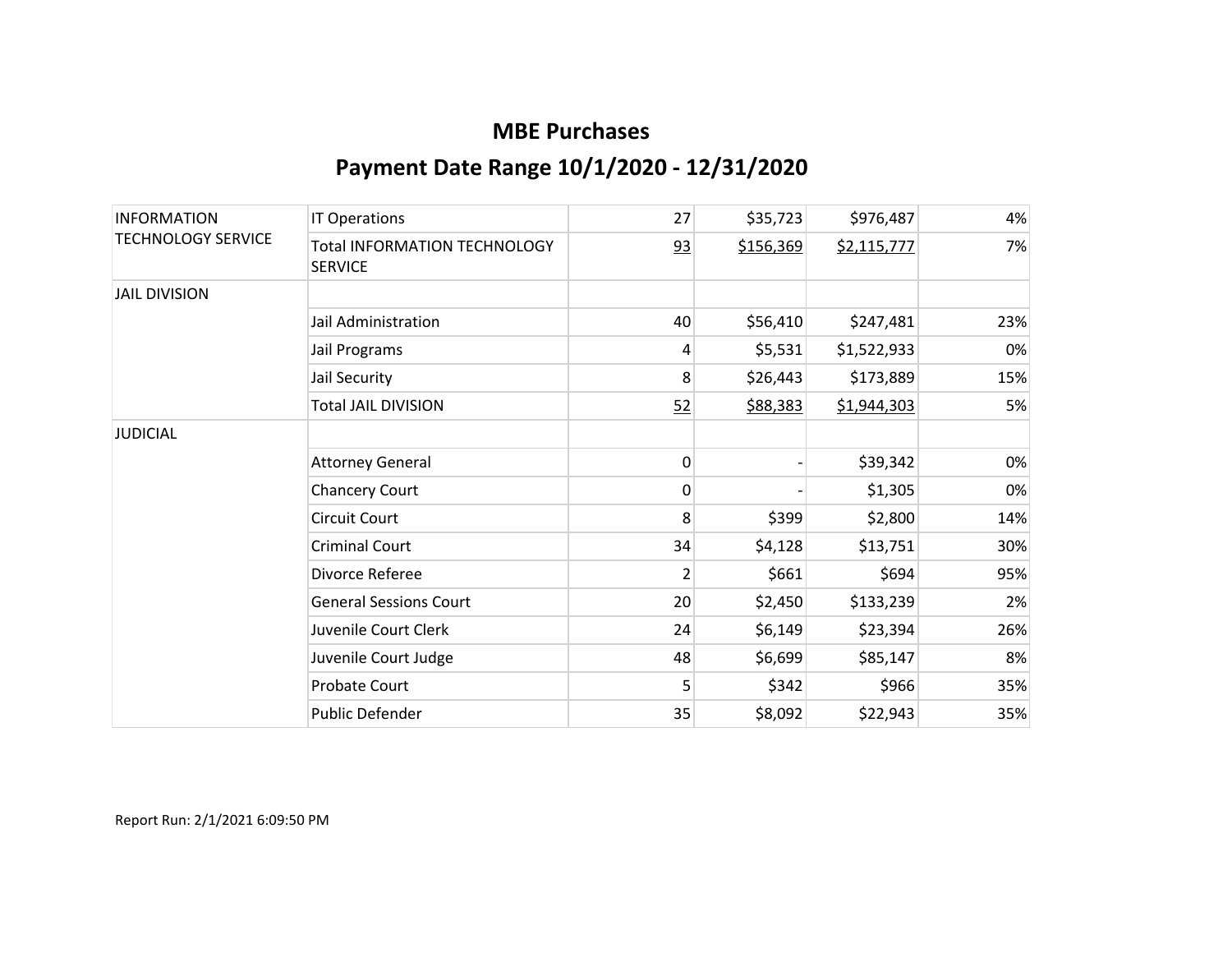| <b>JUDICIAL</b>         | <b>Total JUDICIAL</b>                                 | 176            | \$28,919  | \$323,580 | 9%  |
|-------------------------|-------------------------------------------------------|----------------|-----------|-----------|-----|
| LAW ENFORCEMENT         |                                                       |                |           |           |     |
|                         | <b>Chief Deputy</b>                                   | 3              | \$13,520  | \$406,842 | 3%  |
|                         | Courts                                                | 3              | \$473     | \$310,872 | 0%  |
|                         | <b>Detectives</b>                                     | 0              |           | \$50,490  | 0%  |
|                         | Fugitive                                              | 0              |           | \$5,269   | 0%  |
|                         | <b>Special Operations</b>                             | 4              | \$747     | \$30,608  | 2%  |
|                         | <b>Training</b>                                       | 1              | \$1,291   | \$14,393  | 9%  |
|                         | Uniform Patrol                                        | 3              | \$1,077   | \$14,589  | 7%  |
|                         | <b>Total LAW ENFORCEMENT</b>                          | 14             | \$17,108  | \$833,063 | 2%  |
| <b>MISCELLANEOUS</b>    |                                                       |                |           |           |     |
| <b>INTERNAL SERVICE</b> | Admin & Finance - Health Svcs                         | 0              |           | \$5,573   | 0%  |
|                         | <b>Total MISCELLANEOUS INTERNAL</b><br><b>SERVICE</b> | $\overline{0}$ |           | \$5,573   | 0%  |
| OTHER ELECTED OFFICIALS |                                                       |                |           |           |     |
|                         | Assessor                                              | 64             | \$21,132  | \$460,030 | 5%  |
|                         | <b>County Clerk</b>                                   | 5              | \$2,856   | \$49,588  | 6%  |
|                         | <b>Election Commission</b>                            | 22             | \$21,647  | \$168,204 | 13% |
|                         | <b>Equal Opportunity Compliance</b>                   | $\mathbf 0$    |           | \$200     | 0%  |
|                         | Legislative Operations                                | 12             | \$375,372 | \$493,884 | 76% |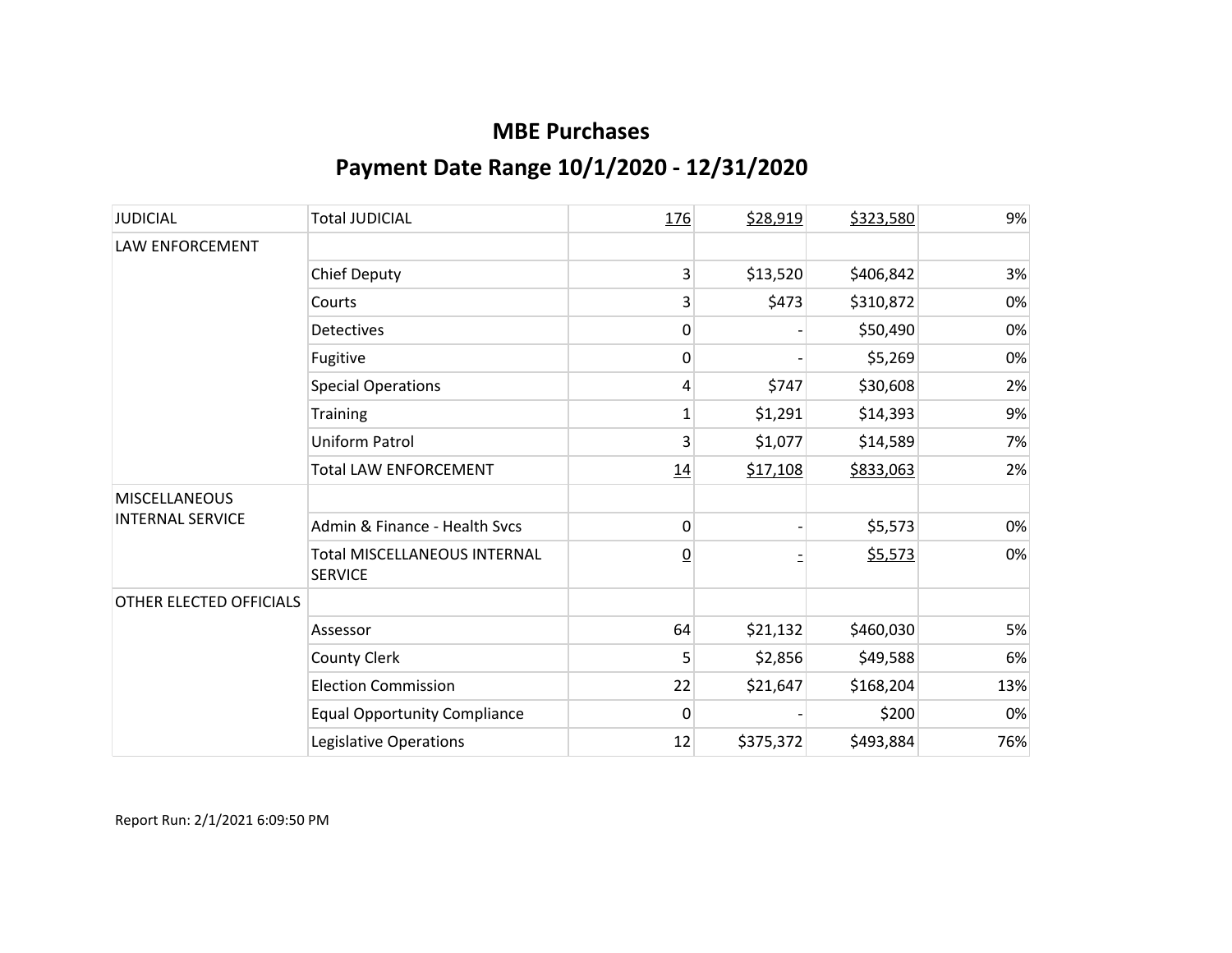| OTHER ELECTED OFFICIALS | Register                                | 4              | \$3,921   | \$62,709    | 6%                       |
|-------------------------|-----------------------------------------|----------------|-----------|-------------|--------------------------|
|                         | Trustee                                 | 11             | \$2,247   | \$192,233   | 1%                       |
|                         | <b>Total OTHER ELECTED OFFICIALS</b>    | 118            | \$427,175 | \$1,426,848 | 30%                      |
| <b>Other Offices</b>    |                                         |                |           |             |                          |
|                         | Director & Staff-Public Works           | $\mathbf{1}$   | \$6,280   |             | 0%                       |
|                         | Jail Programs                           | $\mathbf{0}$   |           |             | 0%                       |
|                         | Roads & Bridges                         | $\overline{2}$ | \$131,241 | \$2,925,562 | 4%                       |
|                         | <b>Support Services</b>                 | 10             | \$578,686 |             | 198835143319<br>1190000% |
|                         | <b>Total Other Offices</b>              | 13             | \$716,207 | \$2,925,562 | 24%                      |
| <b>PLANNING &amp;</b>   |                                         |                |           |             |                          |
| <b>DEVELOPMENT</b>      | Admin & Finance - Health Svcs           | 0              |           | \$24,988    | 0%                       |
|                         | <b>Codes Enforcement</b>                | 8              | \$18,920  | \$184,194   | 10%                      |
|                         | Director - Planning & Developm          | 8              | \$1,536   | \$2,024     | 76%                      |
|                         | Housing                                 | 12             | \$91,219  | \$162,274   | 56%                      |
|                         | <b>Regional Services</b>                | 3              | \$298     | \$39,672    | 1%                       |
|                         | <b>Resilience Department</b>            | $\overline{2}$ | \$38,143  | \$415,435   | 9%                       |
|                         | <b>Total PLANNING &amp; DEVELOPMENT</b> | 33             | \$150,116 | \$828,586   | 18%                      |
| <b>PUBLIC WORKS</b>     |                                         |                |           |             |                          |
|                         | Director & Staff-Public Works           | 71             | \$126,723 | \$370,236   | 34%                      |